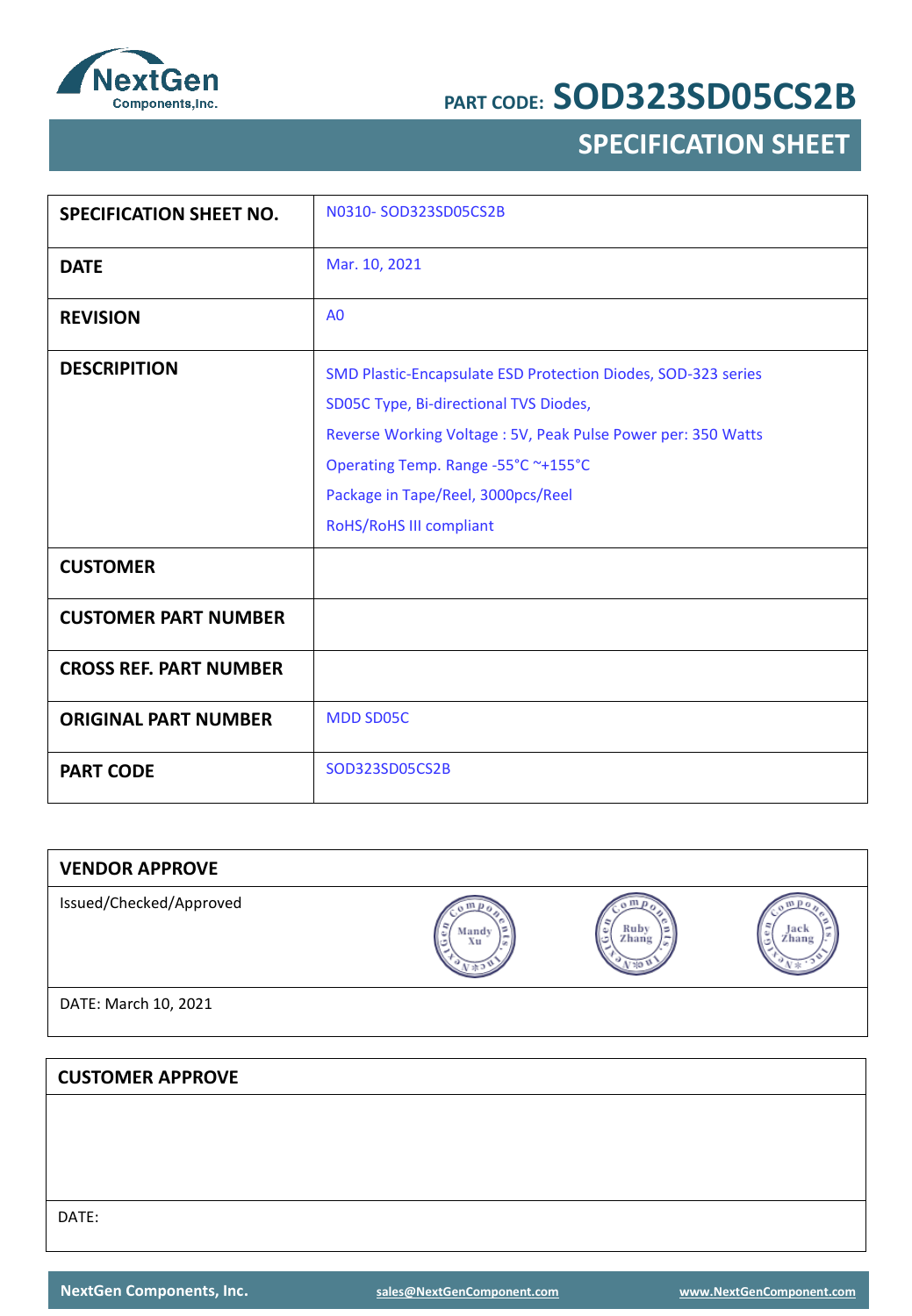

## **SMD ESD PROTECTION DIODES (TUBE) SOD-323 SERIES**

#### **MAIN FEATURE**

- 350 Watts Peak Pulse Power per (8/20μs)
- IEC61000-4-2 (ESD) ±15kV (air), ±8kV (contact)
- IEC61000-4-4 (EFT) 40A (5/50ns)
- Protects one bidirectional line
- Low clamping voltage
- Low leakage current
- Working voltages: 3V, 5V, 8V, 12V, 15V, 18V, 20V, 24V, 36V
- Meets MSL 1 Requirements

### **APPLICATION**

- Cell Phone Handsets and Accessories
- Microprocessor based equipment
- Personal Digital Assistants (PDA's)
- Notebooks, Desktops, and Servers
- Portable Instrumentation
- Networking and Telecom
- Serial and Parallel Ports
- Peripherals

# **PART CODE GUIDE [RFQ](mailto:sales@NextGenComponent.com?subject=RFQ%20for%20PART%20CODE:%25SOD323SD05CS2B)**



| <b>SOD323</b> | <b>SD05C</b> | <b>DD</b><br>4D |
|---------------|--------------|-----------------|
| --            |              |                 |

1) **SOD323:** SMD Plastic-Encapsulate ESD Protection Diodes, SOD323 series, 2 pads

2) **SD05C:** Type code for original part number SD05C

3) **S**: Package code, Package in Tape/Reel, 3000pcs/Reel

4) **2B:** Marking code for "2B" on the case surface, Different Marking for different specification.

### **MORE ITEMS AVAILABLE**

| SOD323SD03CS2A | SOD323SD05CS2B | SOD323SD08CS2C | SOD323SD12CS2D | SOD323SD15CS2J |
|----------------|----------------|----------------|----------------|----------------|
| SOD323SD18CS2K | SOD323SD20CS2L | SOD323SD24CS2H | SOD323SD36CS2N |                |
|                |                |                |                |                |

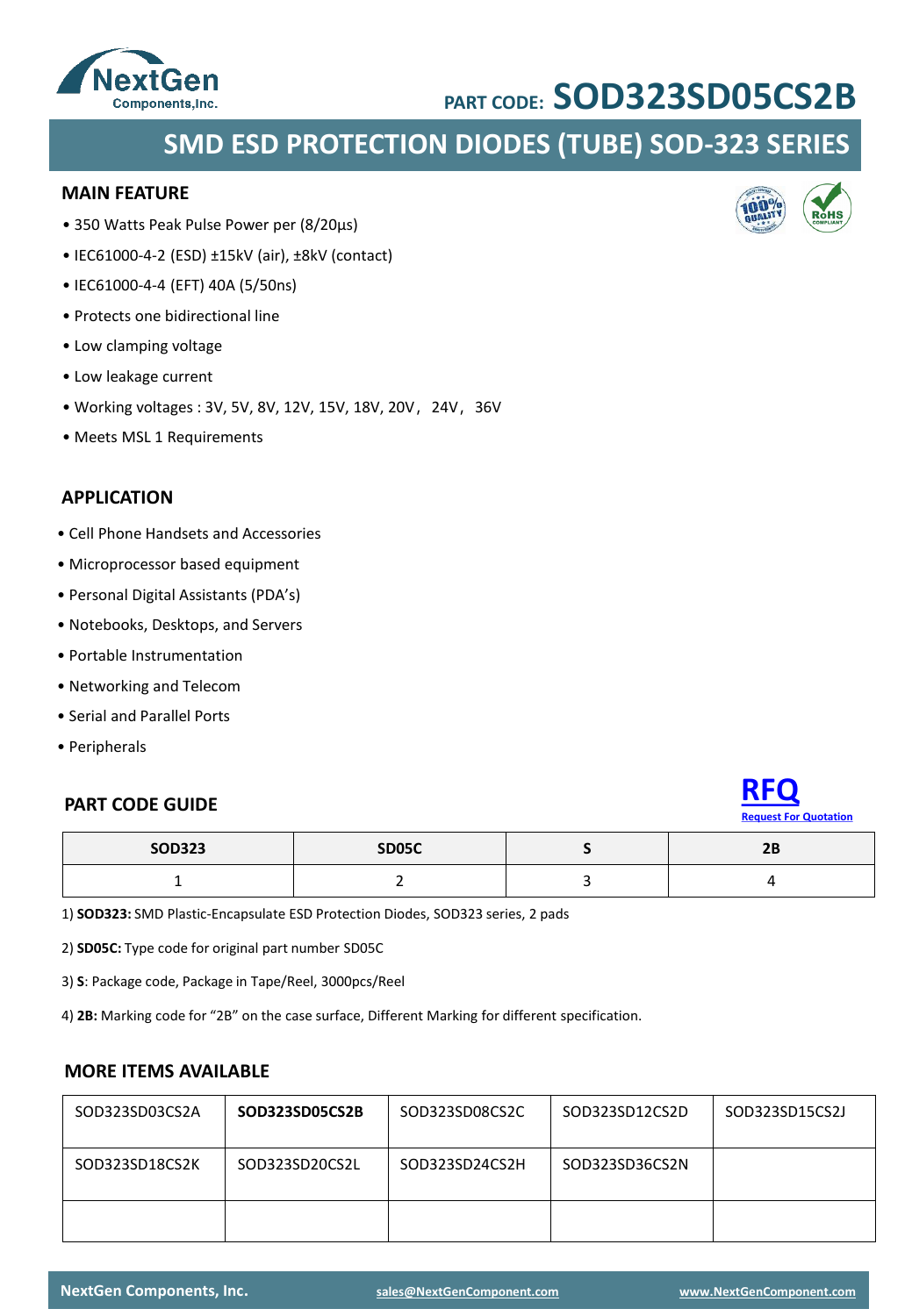

**SMD ESD PROTECTION DIODES (TUBE) SOD-323 SERIES**

## **DIMENSION (Unit: Inch/mm)**

**Image for reference**



**Marking: 2B**



 $0.039(1.00)$  $0.032(0.80)$  $\begin{array}{r} 0.150\,(0.0059)\\ 0.080\,(0.0031) \end{array}$  $0.018(0.45)$  $\frac{\partial^o\phi}{\partial \varphi^o}$  $0.008(0.2)$  $0.010(0.25)$ 0.019 (0.475) ref.



C A  $\mathsf B$ - D - $\mathsf E$ 

| <b>Symbol</b> | Unit<br>(inch) | Unit<br>(mm) |
|---------------|----------------|--------------|
| А             | 0.028          | 0.70         |
| В             | 0.028          | 0.70         |
| Ċ             | 0.085          | 2.15         |
| D             | 0.071          | 1.80         |
| F             | 0.112          | 2.85         |

**Recommend Pad Layout**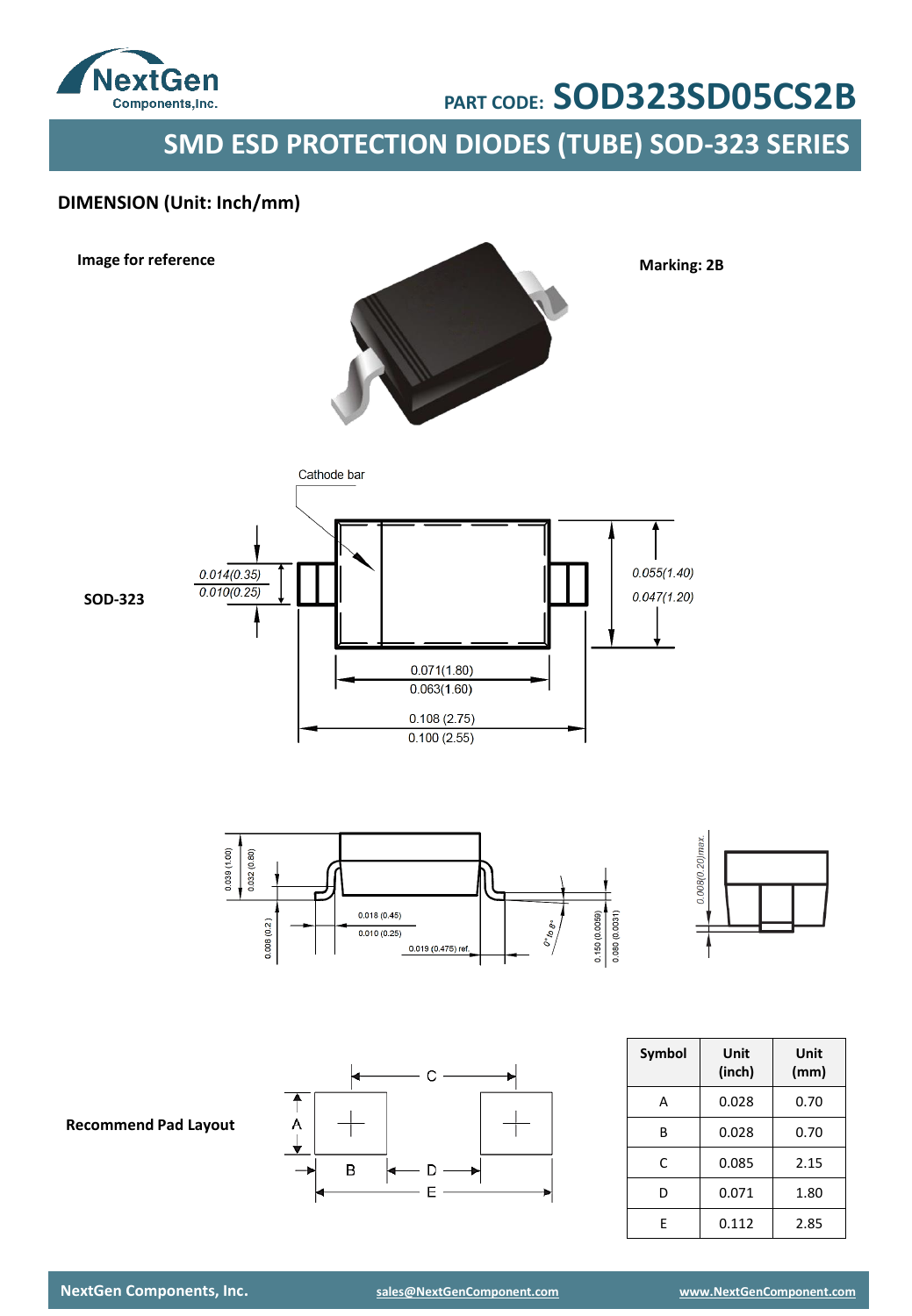

## **SMD ESD PROTECTION DIODES (TUBE) SOD-323 SERIES**

#### **MECHANICAL DATA**

| Case                                    | <b>Terminals</b> | High temperature<br>soldering Guaranteed | Flammability<br>Rating | Weight<br>per piece            |
|-----------------------------------------|------------------|------------------------------------------|------------------------|--------------------------------|
| JEDEC<br>SOD-323<br>molded plastic body | Matte tin plated | $260^{\circ}$ C/10s                      | UL 94V-0               | 0.00019 Ounce,<br>0.0059 grams |

### **ABSOLUTE MAX. RATINGS AT Ta=25 °C (unless otherwise specified)**

| Parameter                                                 | <b>SYMBOLS</b> | <b>VALUE</b>   | <b>UNITS</b> |
|-----------------------------------------------------------|----------------|----------------|--------------|
|                                                           |                | LIMIT          |              |
| ESD per IEC 61000-4-2 (Air)                               | V ESD          | $+/-15$        | KV           |
| ESD per IEC 61000-4-2 (Contact)                           | V ESD          | $+/-8$         | KV           |
| Peak Pulse Power(tp=8/20us waveform)                      | P PP           | 350            | W            |
| <b>Operating Temperature Range</b>                        | <b>TOPT</b>    | $-55$ ~+ 150   | °C           |
| <b>Storage Temperature Range</b>                          | <b>T</b> STG   | $-55$ ~ $+150$ | °C           |
| Lead Solder Temperature - Maximum (10 Second<br>Duration) | ТJ             | 260(10 sec.)   | °C           |

## **ABSOLUTE MAX. RATINGS AT Ta=25 °C (unless otherwise specified)**

| <b>Parameter</b>                                                | <b>SYMBOLS</b> |      | <b>VALUE</b> |      |        |
|-----------------------------------------------------------------|----------------|------|--------------|------|--------|
|                                                                 |                | Min. | Typical      | Max. |        |
| Reverse Working Voltage Any I/O pin to Ground                   | <b>V</b> RWM   |      |              | 5.0  | $\vee$ |
| Reverse Breakdown Voltage @ IT = 1.0mA<br>Any I/O pin to Ground | V BR           | 6.0  |              |      | $\vee$ |
| <b>Test Current</b>                                             | 1T             |      |              | 1.0  | mA     |
| Clamping Voltage @ 1.0A                                         | V c            |      |              | 9.8  | $\vee$ |
| Clamping Voltage @17A                                           | V c            |      |              | 18   | $\vee$ |
| <b>Reverse Leakage Current</b>                                  | $\overline{R}$ |      |              | 10   | μA     |
| <b>Test Capacitance</b>                                         | Cт             |      |              | 300  | pF     |

Note:

1) I/O pins are pin 1,2,4,5, GND pins are pin 3,8. 2) The above data are for reference only.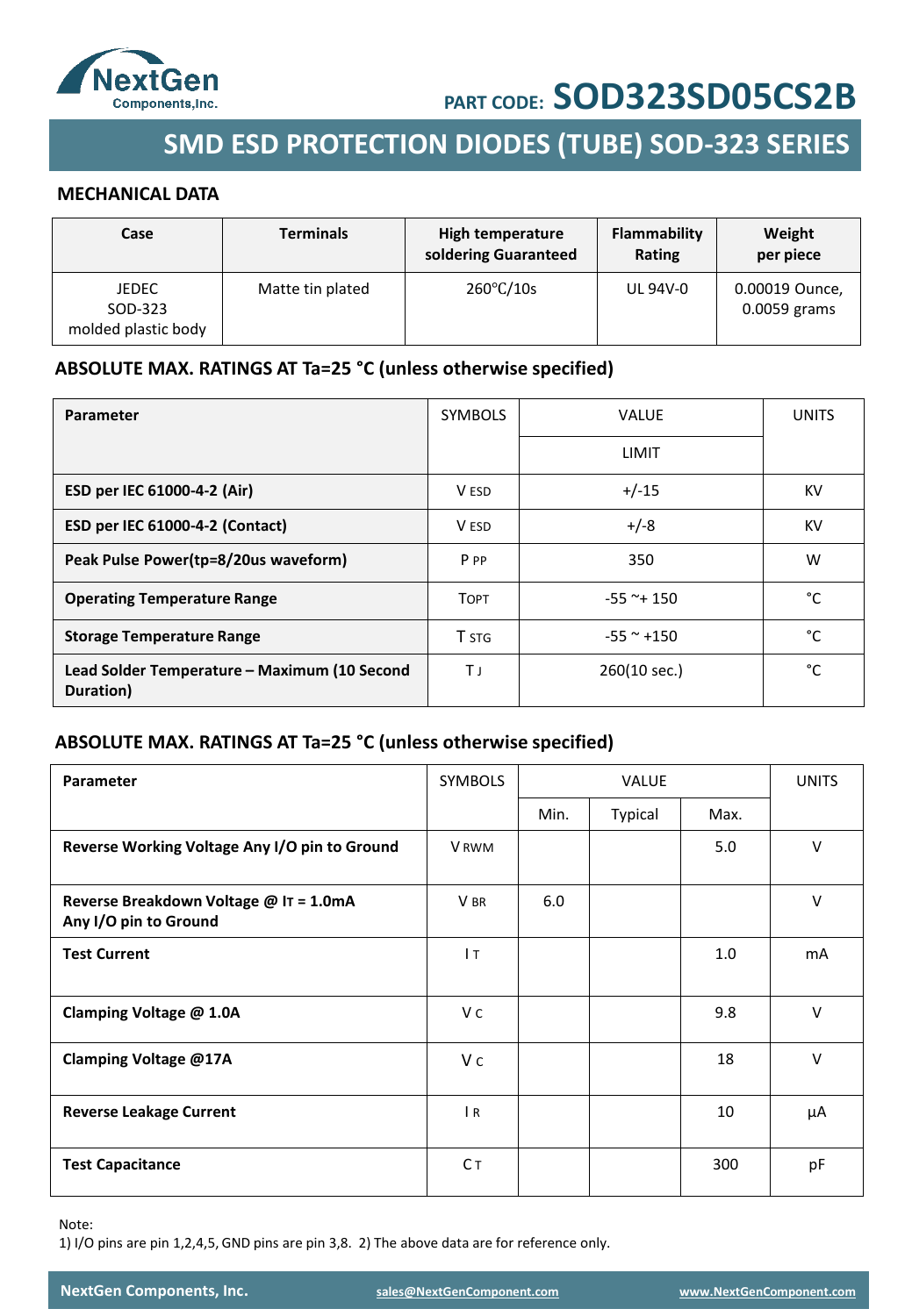

# **SMD ESD PROTECTION DIODES (TUBE) SOD-323 SERIES**

### **RELIABILITY**

| <b>Number</b>  | <b>Experiment Items</b>                      | <b>Experiment Method And Conditions</b>                                                                        | Reference<br><b>Documents</b>  |
|----------------|----------------------------------------------|----------------------------------------------------------------------------------------------------------------|--------------------------------|
| $\mathbf{1}$   | Solder Resistance Test                       | Test 260°C± 5°C for 10 ± 2 sec.<br>Immerse body into solder 1/16" ± 1/32"                                      | MIL-STD-750D<br>METHOD-2031.2  |
| 2              | Solderability Test                           | 230°C ±5°C for 5 sec.                                                                                          | MIL-STD-750D<br>METHOD-2026.10 |
| 3              | <b>Pull Test</b>                             | 1 kg in axial lead direction for 10 sec.                                                                       | MIL-STD-750D<br>METHOD-2036.4  |
| 4              | <b>Bend Test</b>                             | 0.5Kg Weight Applied To Each Lead,<br>Bending Arcs 90 °C ± 5 °C For 3 Times                                    | MIL-STD-750D<br>METHOD-2036.4  |
| 5              | High Temperature Reverse<br><b>Bias Test</b> | TA=100°C for 1000 Hours at VR=80%<br>Rated VR                                                                  | MIL-STD-750D<br>METHOD-1038.4  |
| 6              | Forward Operation Life Test                  | TA=25°C Rated Average Rectified<br>Current                                                                     | MIL-STD-750D<br>METHOD-1027.3  |
| $\overline{7}$ | Intermittent Operation Life<br>Test          | On state: 5 min with rated IRMS Power<br>Off state: 5 min with Cool Forced Air.<br>On and off for 1000 cycles. | MIL-STD-750D<br>METHOD-1036.3  |
| 8              | Pressure Cooker Test                         | 15 PSIG, TA=121°C, 4 hours                                                                                     | MIL-S-19500<br>APPENOIXC       |
| 9              | <b>Temperature Cycling Test</b>              | -55°C~+125°C; 30 Minutes For Dwelled<br>Time 5 minutes for transferred time.<br>Total: 10 cycles.              | MIL-STD-750D<br>METHOD-1051.7  |
| 10             | <b>Thermal Shock Test</b>                    | 0°C for 5 minutes., 100°C for 5 minutes,<br>Total: 10 cycles                                                   | MIL-STD-750D<br>METHOD-1056.7  |
| 11             | Forward Surge Test                           | 8.3ms Single Sale Sine-wave One Surge.                                                                         | MIL-STD-750D<br>METHOD-4066.4  |
| 12             | <b>Humidity Test</b>                         | TA=65°C, RH=98% for 1000 hours.                                                                                | MIL-STD-750D<br>METHOD-1021.3  |
| 13             | High Temperature Storage<br>life Test        | 150°C for 1000 Hours                                                                                           | MIL-STD-750D<br>METHOD-1031.5  |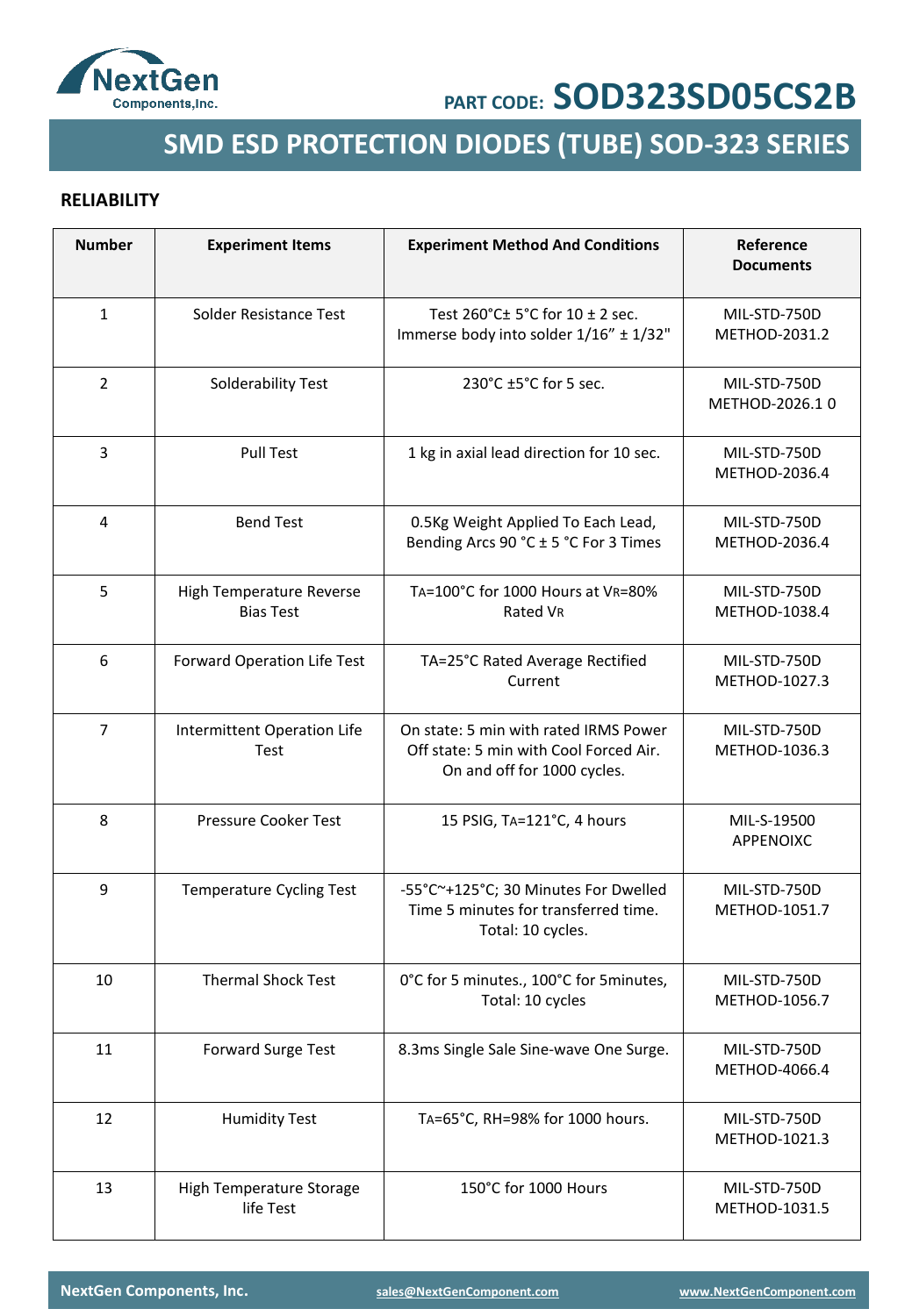

**SMD ESD PROTECTION DIODES (TUBE) SOD-323 SERIES**

### **SUGGESTED REFLOW PROFILE (For Reference Only)**



- Recommended peak temperature is over 245℃, If peak temperature is below 245 ℃, you may adjust the following parameters; time length of peak temperature (longer), time length of soldering (longer), thickness of solder paste (thicker)
- Welding shall not exceed 2 times
- Remark: lead free solder paste (96.5 sn/3.0 Ag/0.5Cu)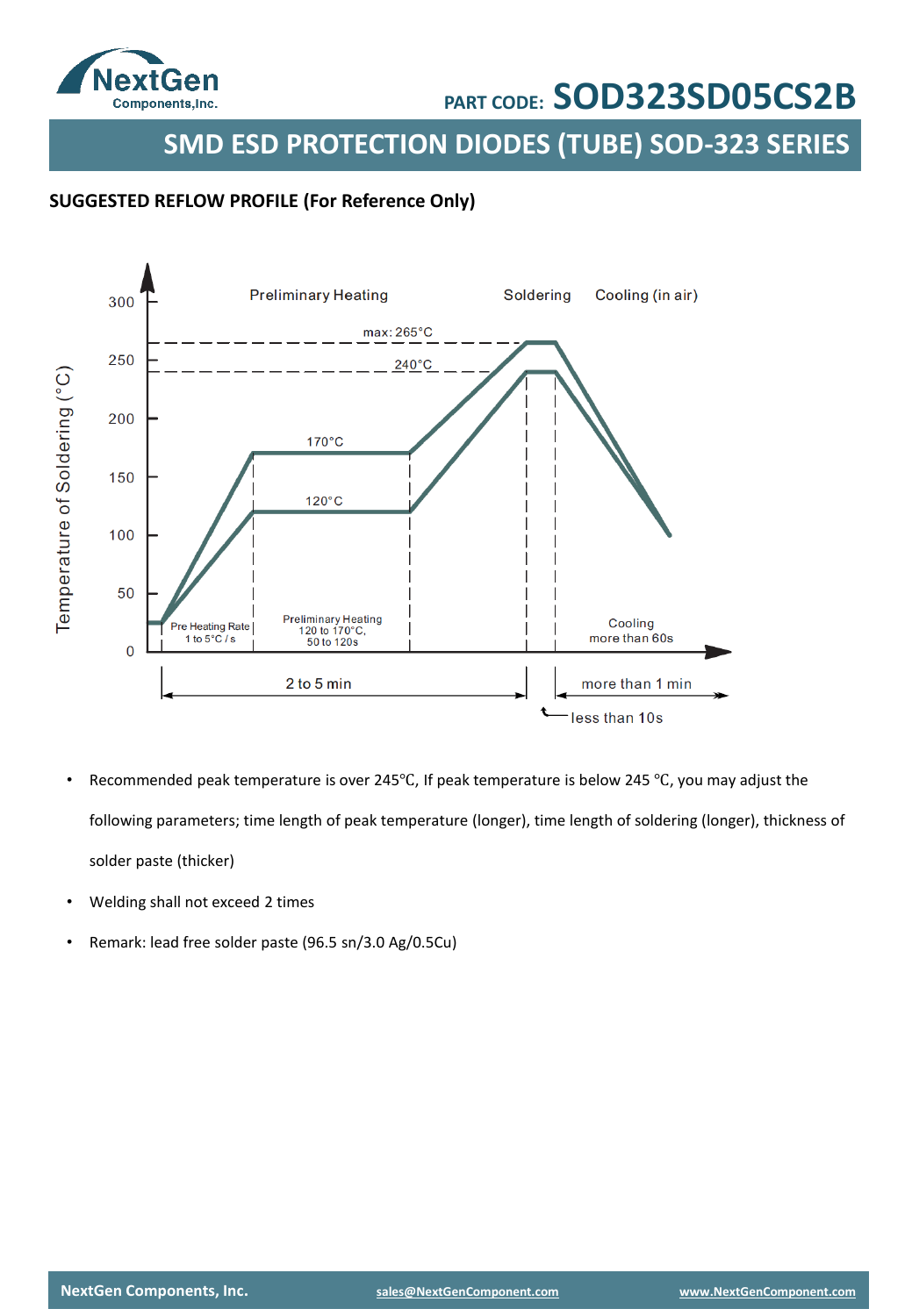

**SMD ESD PROTECTION DIODES (TUBE) SOD-323 SERIES**

### **RATINGS AND CHARACTERISTIC CURVES (For Reference Only)**

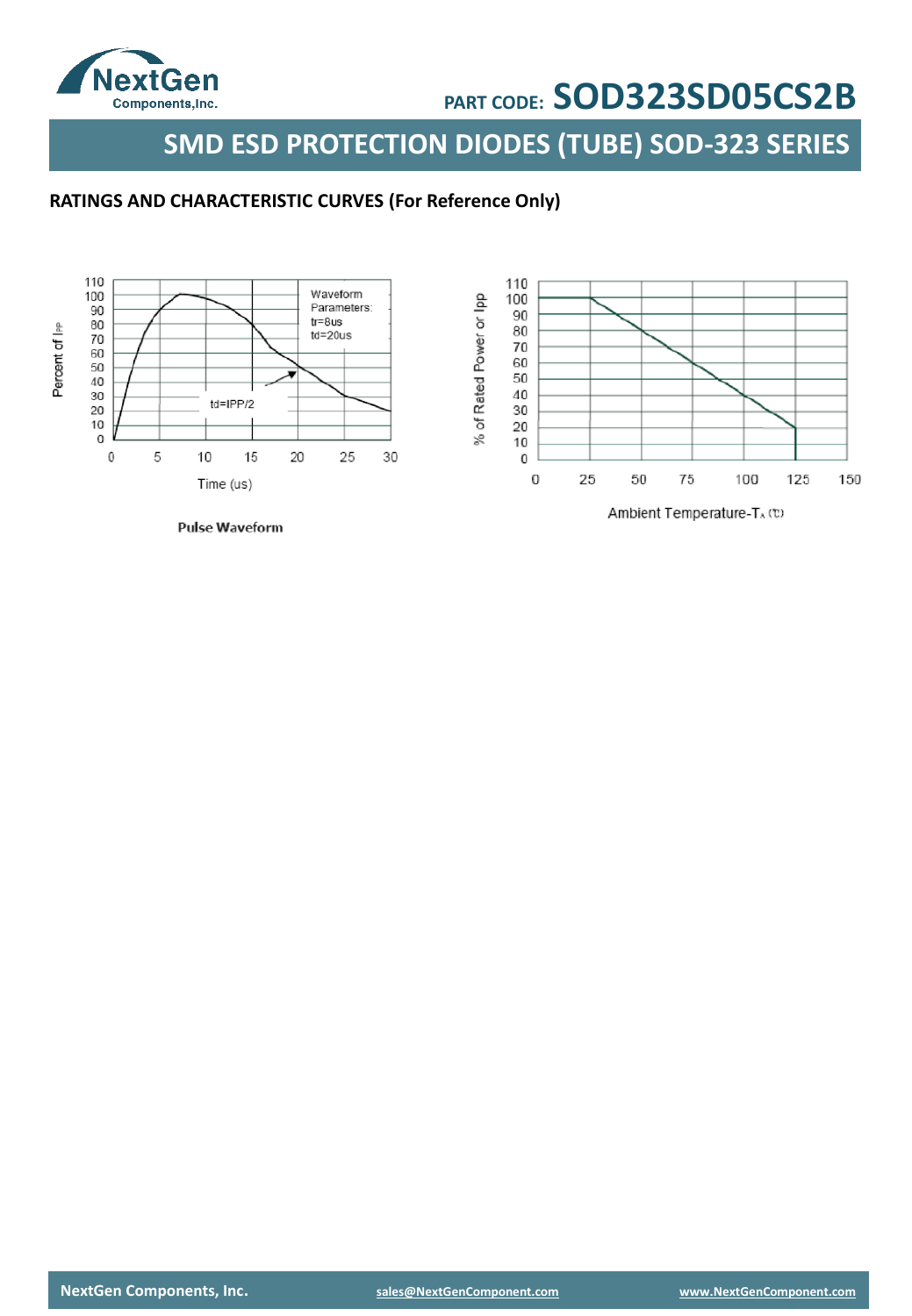

**SMD ESD PROTECTION DIODES (TUBE) SOD-323 SERIES**

## **TAPE/REEL (Unit: mm)**

All Devices are packed in accordance with EIA standard RS-481-A and specifications.







| Item                     | Symbol         | <b>Tolerance</b> | <b>SOD-323</b> |
|--------------------------|----------------|------------------|----------------|
| Carrier width            | А              | 0.1              | 2.10           |
| Carrier Length           | B              | 0.1              | 4.00           |
| Carrier Depth            | C              | 0.1              | 1.60           |
| Sprocket hole            | d              | 0.05             | 1.55           |
| 13"Reel outside diameter |                | L,               |                |
| 13"Reel inner diameter   |                |                  |                |
| 7"Reel outside diameter  | D              | 2.0              | 178.00         |
| 7"Reel inner diameter    | D1             | Min.             | 50.00          |
| Feed hole diameter       | D <sub>2</sub> | 0.5              | 13.00          |
| Sprocket hole position   | Е              | 0.1              | 1.75           |
| Punch hole position      | F              | 0.1              | 3.50           |
| Punch hole pitch         | P              | 0.1              | 4.00           |
| Sprocket hole pitch      | P <sub>0</sub> | 0.1              | 4.00           |
| Embossment center        | <b>P1</b>      | 0.1              | 2.00           |
| Overall tape thickness   | T              | 0.1              | 0.25           |
| Tape width               | W              | 0.3              | 8.15           |
| Reel width               | W1             | 1.0              | 10.50          |

**NextGen Components, Inc. [sales@NextGenComponent.com](mailto:sales@NextGenComponent.com) [www.NextGenComponent.com](http://www.nextgencomponent.com/)**